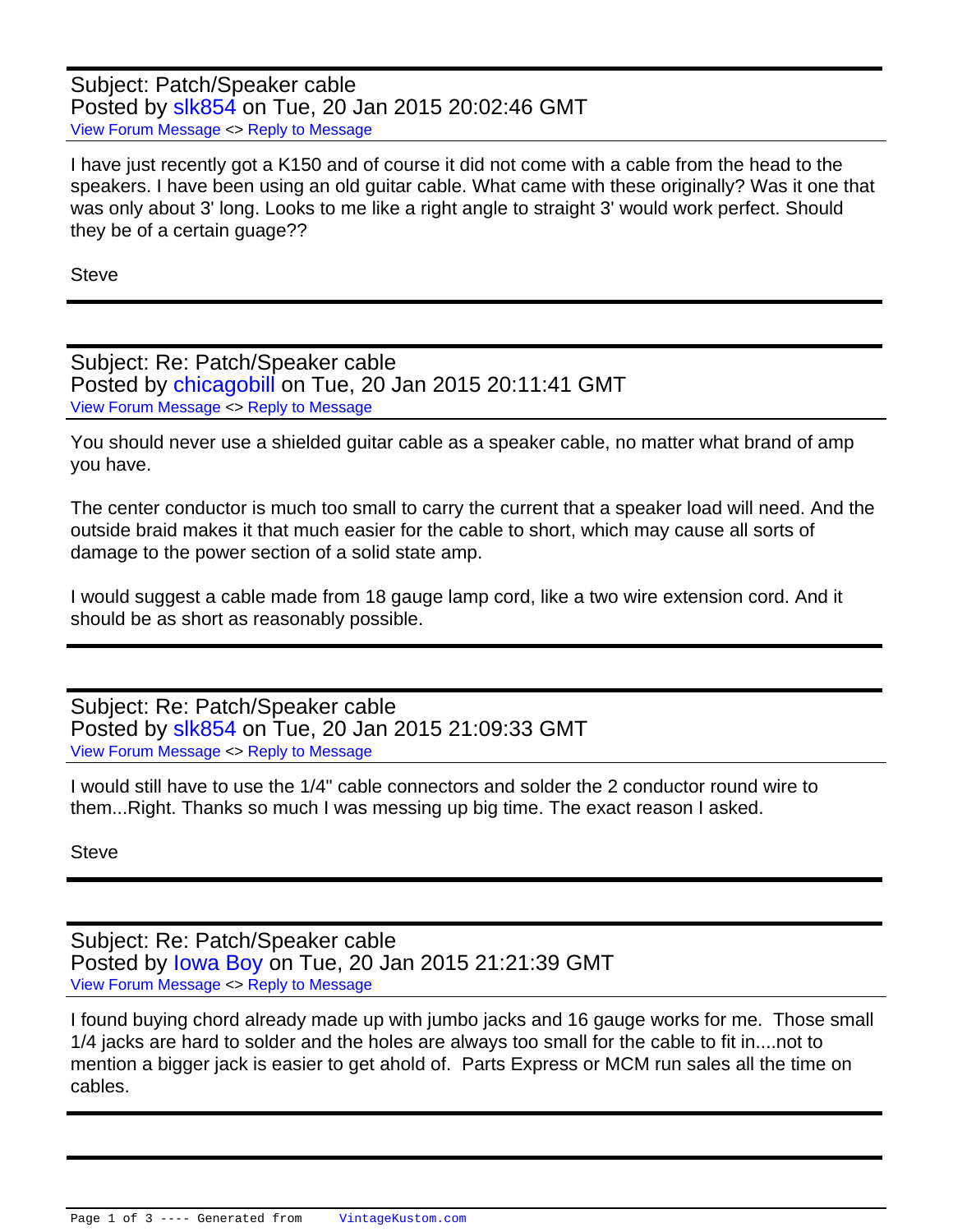## Subject: Re: Patch/Speaker cable Posted by [slk854](http://www.vintagekustom.com/FUDforum/index.php?t=usrinfo&id=17366) on Tue, 20 Jan 2015 21:28:11 GMT [View Forum Message](http://www.vintagekustom.com/FUDforum/index.php?t=rview&th=3970&goto=22185#msg_22185) <> [Reply to Message](http://www.vintagekustom.com/FUDforum/index.php?t=post&reply_to=22185)

Do you have a link for them?

**Steve** 

Subject: Re: Patch/Speaker cable Posted by [Iowa Boy](http://www.vintagekustom.com/FUDforum/index.php?t=usrinfo&id=17280) on Tue, 20 Jan 2015 21:32:36 GMT [View Forum Message](http://www.vintagekustom.com/FUDforum/index.php?t=rview&th=3970&goto=22186#msg_22186) <> [Reply to Message](http://www.vintagekustom.com/FUDforum/index.php?t=post&reply_to=22186)

Just google Parts Express or MCM Electronic's..................and search for speaker cables......

Subject: Re: Patch/Speaker cable Posted by [Iowa Boy](http://www.vintagekustom.com/FUDforum/index.php?t=usrinfo&id=17280) on Tue, 20 Jan 2015 21:36:45 GMT [View Forum Message](http://www.vintagekustom.com/FUDforum/index.php?t=rview&th=3970&goto=22187#msg_22187) <> [Reply to Message](http://www.vintagekustom.com/FUDforum/index.php?t=post&reply_to=22187)

Amazon is also a good place to look for deals on cables....always nice to have a couple of extra cables around....eventually one is going to short out anyway. I'm always stepping on one, or someone instead of pulling on the jack, pulls the cord instead. Now its a trip to the work bench.

Subject: Re: Patch/Speaker cable Posted by [slk854](http://www.vintagekustom.com/FUDforum/index.php?t=usrinfo&id=17366) on Wed, 21 Jan 2015 05:23:41 GMT [View Forum Message](http://www.vintagekustom.com/FUDforum/index.php?t=rview&th=3970&goto=22201#msg_22201) <> [Reply to Message](http://www.vintagekustom.com/FUDforum/index.php?t=post&reply_to=22201)

Did the originals have and angled connector that went into the speaker cab?

Subject: Re: Patch/Speaker cable Posted by [riverboat](http://www.vintagekustom.com/FUDforum/index.php?t=usrinfo&id=17348) on Wed, 21 Jan 2015 08:05:58 GMT [View Forum Message](http://www.vintagekustom.com/FUDforum/index.php?t=rview&th=3970&goto=22202#msg_22202) <> [Reply to Message](http://www.vintagekustom.com/FUDforum/index.php?t=post&reply_to=22202)

I have made a bunch of these. Personally I like the smaller jacks as long as they are good enough quality so they don't fall apart. Also I like a straight jack at the amp end so I can grab hold of it easily but a angle jack at the speaker so I can park it next to a wall. This holds true for most head & cabinet set-ups, Not just Kustoms. Keith.

Subject: Re: Patch/Speaker cable Posted by Kustom Bart on Sat, 24 Jan 2015 05:39:59 GMT [View Forum Message](http://www.vintagekustom.com/FUDforum/index.php?t=rview&th=3970&goto=22225#msg_22225) <> [Reply to Message](http://www.vintagekustom.com/FUDforum/index.php?t=post&reply_to=22225)